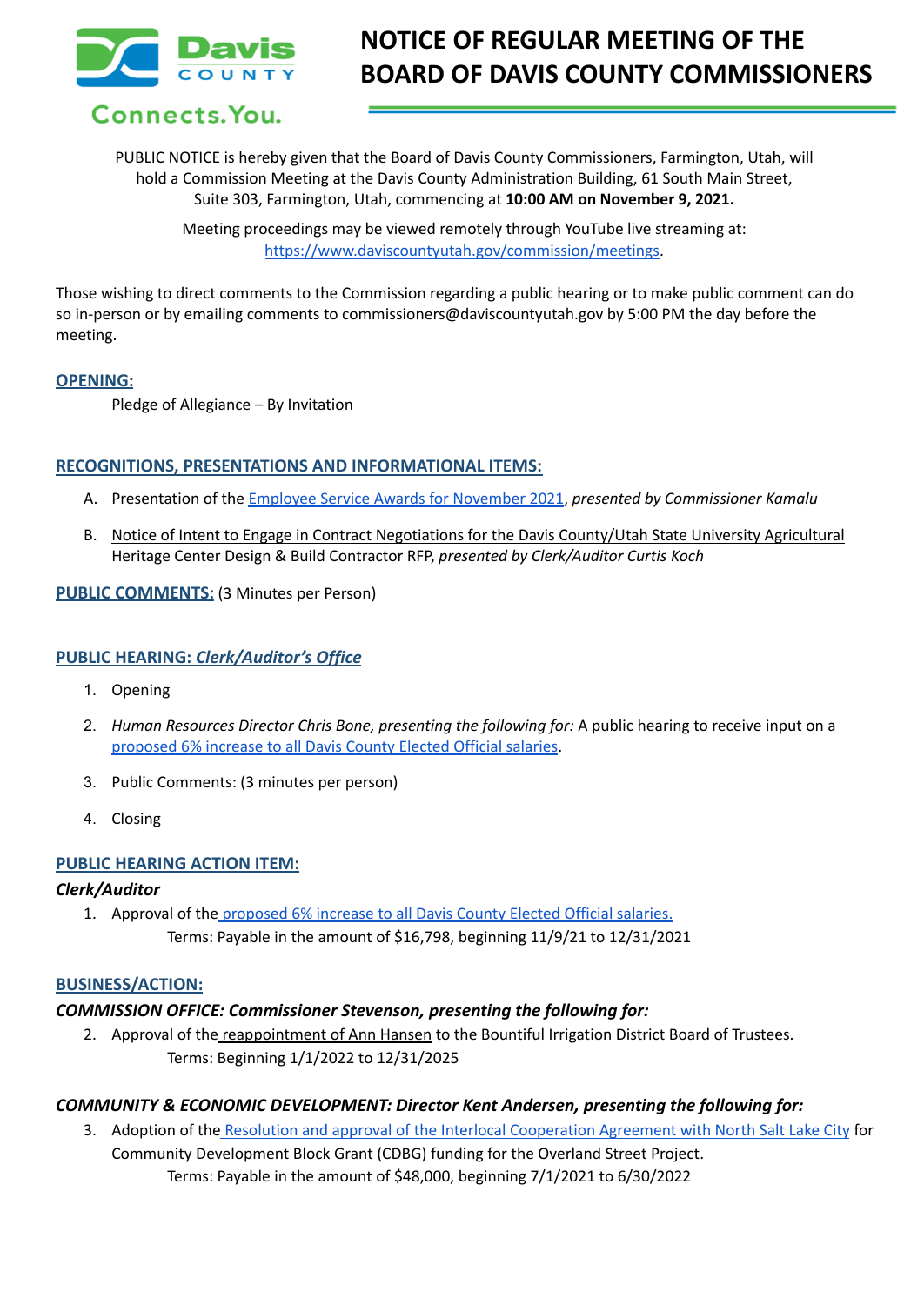4. Approval of the Social Services Block Grant (SSBG) [Agreement](https://drive.google.com/file/d/1Lxcq5AEG77XykB50U0FrTqX-H428_GNG/view?usp=sharing) with the National Alliance on Mental Illness [\(NAMI\)](https://drive.google.com/file/d/1Lxcq5AEG77XykB50U0FrTqX-H428_GNG/view?usp=sharing) Utah funding a Mental Health Court Mentor program for low-to-moderate income (LMI) residents in Davis County.

Terms: Payable in the amount of \$25,000, beginning 7/1/2022 to 6/30/2022

5. Approval of the [Contract](https://drive.google.com/file/d/1QSBRkI0oJTP6SifT6ZVYqndnWqfbcFqJ/view?usp=sharing) with Wander App, Inc. to provide a digital map of Davis County through their Destination Experience platform with the intent of being a primary guide for visitor recreation, dining and entertainment.

Terms: Payable in the amount of \$30,000 Beginning 11/9/2021 to 11/30/2026

6. Approval of the Contract with [Grantanalyst.com](https://drive.google.com/file/d/1qfeJL6Ze9j6IQFZ-Dt6_uYTx8hK_TN3r/view?usp=sharing) (dba ZoomGrants) for Software as a Service (SaaS) grants life-cycle management ZoomGrants.com subscription including unlimited applications received, user accounts, and technical support.

Terms: Payable in the amount of \$6,500 (\$4,000 program fee in November 2021 with a \$2,500 renewal in January 2022), beginning 11/1/2021 to 11/30/2022

7. Approval of the Agreement with Utah Sports [Commission](https://drive.google.com/file/d/1-M7V6pX659ocbZOB4YShKY0gObliU6R2/view?usp=sharing) to use parking lots at the Legacy Center for the Utah Championship golf tournament at no cost.

Terms: Beginning 7/18/2022 to 8/10/2022

8. Adoption of an Ordinance [establishing](https://docs.google.com/document/d/1P71spLXF0wdveIqQy3bEDOfUu3DWQp5o/edit?usp=sharing&ouid=106668054259493981190&rtpof=true&sd=true) temporary land use regulation pertaining to all agriculture protection areas in unincorporated Davis County.

Terms: Beginning 11/9/2021 to 5/9/2022

## *GOLF COURSE:Director of Golf Dustin Volk, presenting the following for:*

9. Ratification of the [Amendment](https://drive.google.com/file/d/1lE3J7Ry8kVvDFVOBhvL5OF_mtf7Yl09u/view?usp=sharing) to the Valley Golf Course Cafe contract reassigning the contract to Sarah Porter and Par5 Grill.

Terms: Payable in the amount of \$16,900 (\$650/month for 26 months), beginning 11/1/2021 to 12/31/2023

## *HEALTH: Director Brian Hatch, presenting the following for:*

10. Approval of the Outreach Education [Agreement](https://drive.google.com/file/d/1H6tI8y2SIV_XA3lYVjTakaebSjCi217f/view?usp=sharing) with the University of Utah, Utah Poison Control Center, College of [Pharmacy](https://drive.google.com/file/d/1H6tI8y2SIV_XA3lYVjTakaebSjCi217f/view?usp=sharing) to provide a variety of services in connection with poison control prevention and educational outreach efforts.

Terms: Receivable in the amount of \$2,500, beginning 9/1/2021 to 8/1/2022

- 11. Approval of the [Memorandum](https://drive.google.com/file/d/1hzO5Y5jhn0bJth9tt-dAA8lBYdWSH4Do/view?usp=sharing) of Agreement (MOA) with the Utah Highway Safety Office for funding to encourage the Davis County Health Department to continue supporting their Child Passenger Safety (CPS) Program and activities designed to increase the use of appropriate safety restraint systems. Terms: Receivable in the amount of \$10,000 beginning 10/1/2021 to 9/30/2022
- 12. Approval of the Public Health Crisis Response Workforce [Supplemental](https://drive.google.com/file/d/1AsmlHFfxPWgQX20DUv68ICeVEdttEP_0/view?usp=sharing) SFY 2022 Contract with the Utah [Department](https://drive.google.com/file/d/1AsmlHFfxPWgQX20DUv68ICeVEdttEP_0/view?usp=sharing) of Health to recruit, hire, and train personnel to address projected jurisdictional COVID-19 response needs.

Terms: Receivable in the amount of \$472,230, beginning 9/1/2021 to 6/30/2023

## *INFORMATION SYSTEMS: Director Mark Langston, presenting the following for:*

13. Approval of the Contract with [ConvergeOne,](https://drive.google.com/file/d/1V-5SBgzZ0Dh3Q2wI0BME3mux52EQW7H2/view?usp=sharing) Inc. for Prognosis Monitoring Solution Software to troubleshoot phone lines issues.

Terms: Payable in the amount of \$56,308 beginning 11/9/2021 to 11/9/2024